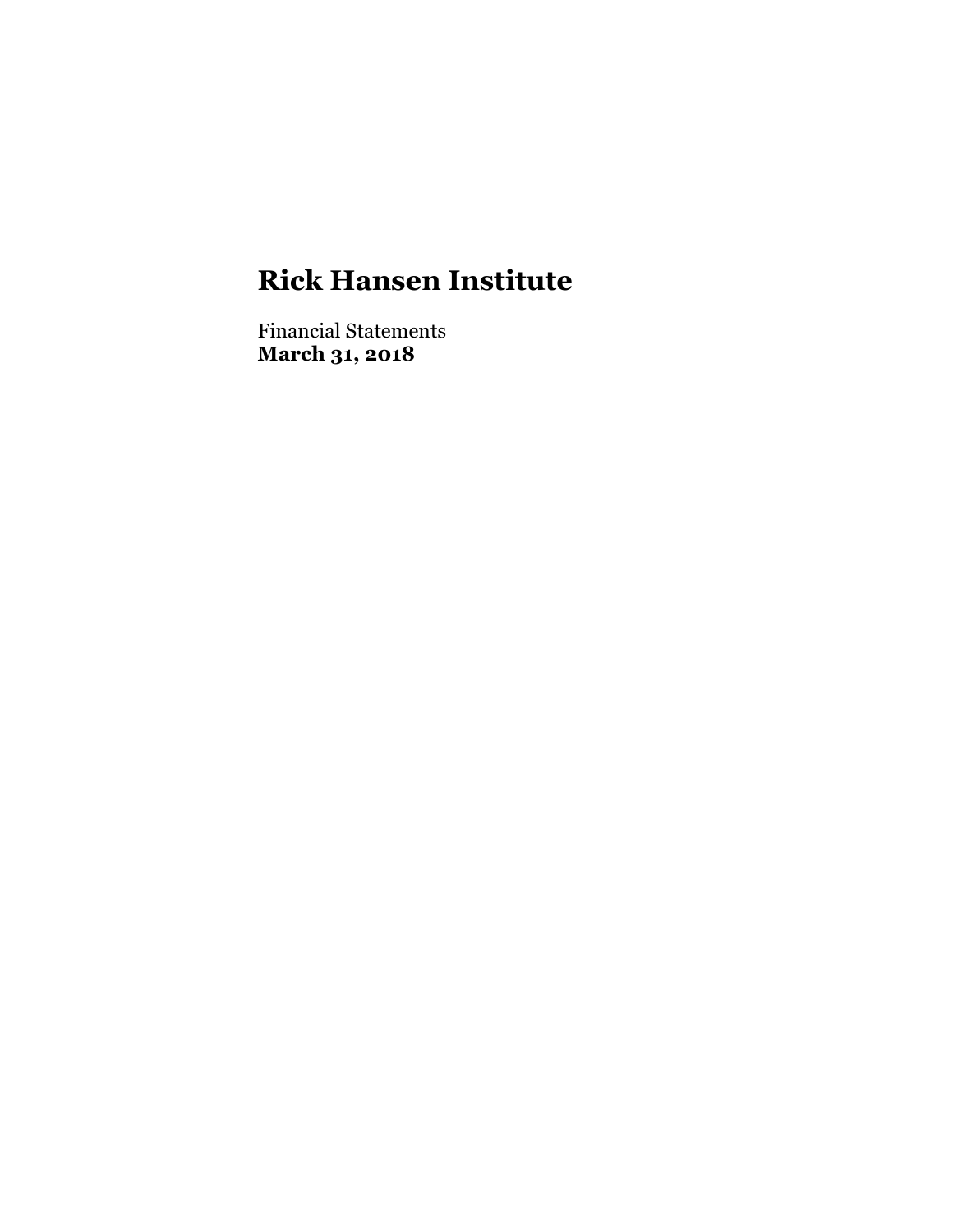

June 26, 2018

#### **Independent Auditor's Report**

**To the Directors of Rick Hansen Institute**

We have audited the accompanying financial statements of Rick Hansen Institute, which comprise the statement of financial position as at March 31, 2018 and the statement of operations and fund balances, and cash flows for the year then ended, and the related notes, which comprise a summary of significant accounting policies and other explanatory information.

#### **Management's responsibility for the financial statements**

Management is responsible for the preparation and fair presentation of these financial statements in accordance with Canadian accounting standards for not-for-profit organizations, and for such internal control as management determines is necessary to enable the preparation of financial statements that are free from material misstatement, whether due to fraud or error.

#### **Auditor's responsibility**

Our responsibility is to express an opinion on these financial statements based on our audit. We conducted our audit in accordance with Canadian generally accepted auditing standards. Those standards require that we comply with ethical requirements and plan and perform the audit to obtain reasonable assurance about whether the financial statements are free from material misstatement.

An audit involves performing procedures to obtain audit evidence about the amounts and disclosures in the financial statements. The procedures selected depend on the auditor's judgment, including the assessment of the risks of material misstatement of the financial statements, whether due to fraud or error. In making those risk assessments, the auditor considers internal control relevant to the entity's preparation and fair presentation of the financial statements in order to design audit procedures that are appropriate in the circumstances, but not for the purpose of expressing an opinion on the effectiveness of the entity's internal control. An audit also includes evaluating the appropriateness of accounting policies used and the reasonableness of accounting estimates made by management, as well as evaluating the overall presentation of the financial statements.

We believe that the audit evidence we have obtained is sufficient and appropriate to provide a basis for our audit opinion.

*PricewaterhouseCoopers LLP*

"PwC" refers to PricewaterhouseCoopers LLP, an Ontario limited liability partnership.

*PricewaterhouseCoopers Place, 250 Howe Street, Suite 1400, Vancouver, British Columbia, Canada V6C 3S7 T: +1 604 806 7000, F: +1 604 806 7806*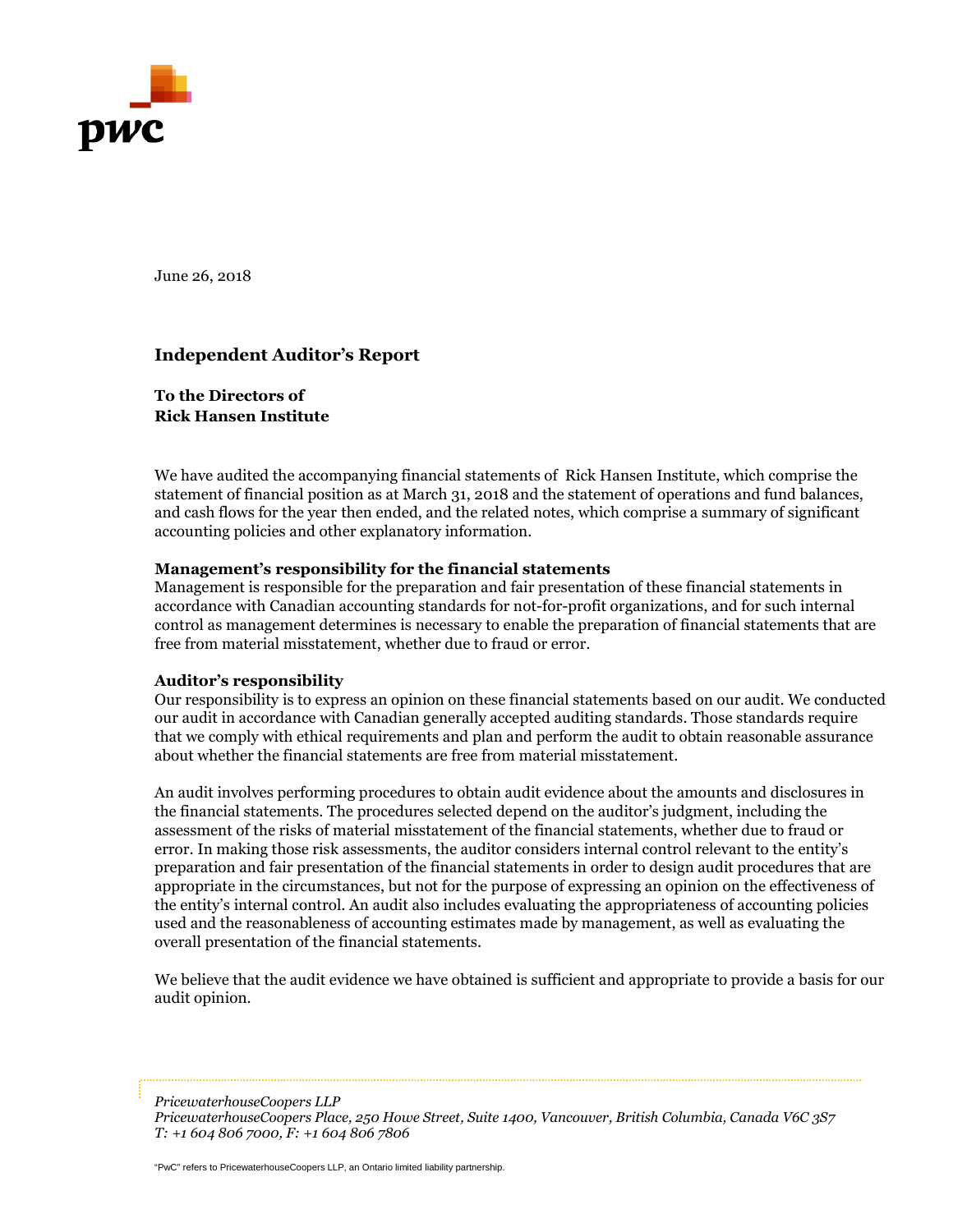

#### **Opinion**

In our opinion, the financial statements present fairly, in all material respects, the financial position of Rick Hansen Institute as at March 31, 2018 and the results of its operations and its cash flows for the year then ended in accordance with Canadian accounting standards for not-for-profit organizations.

Pricevaterhouse Coopers LLP

**Chartered Professional Accountants**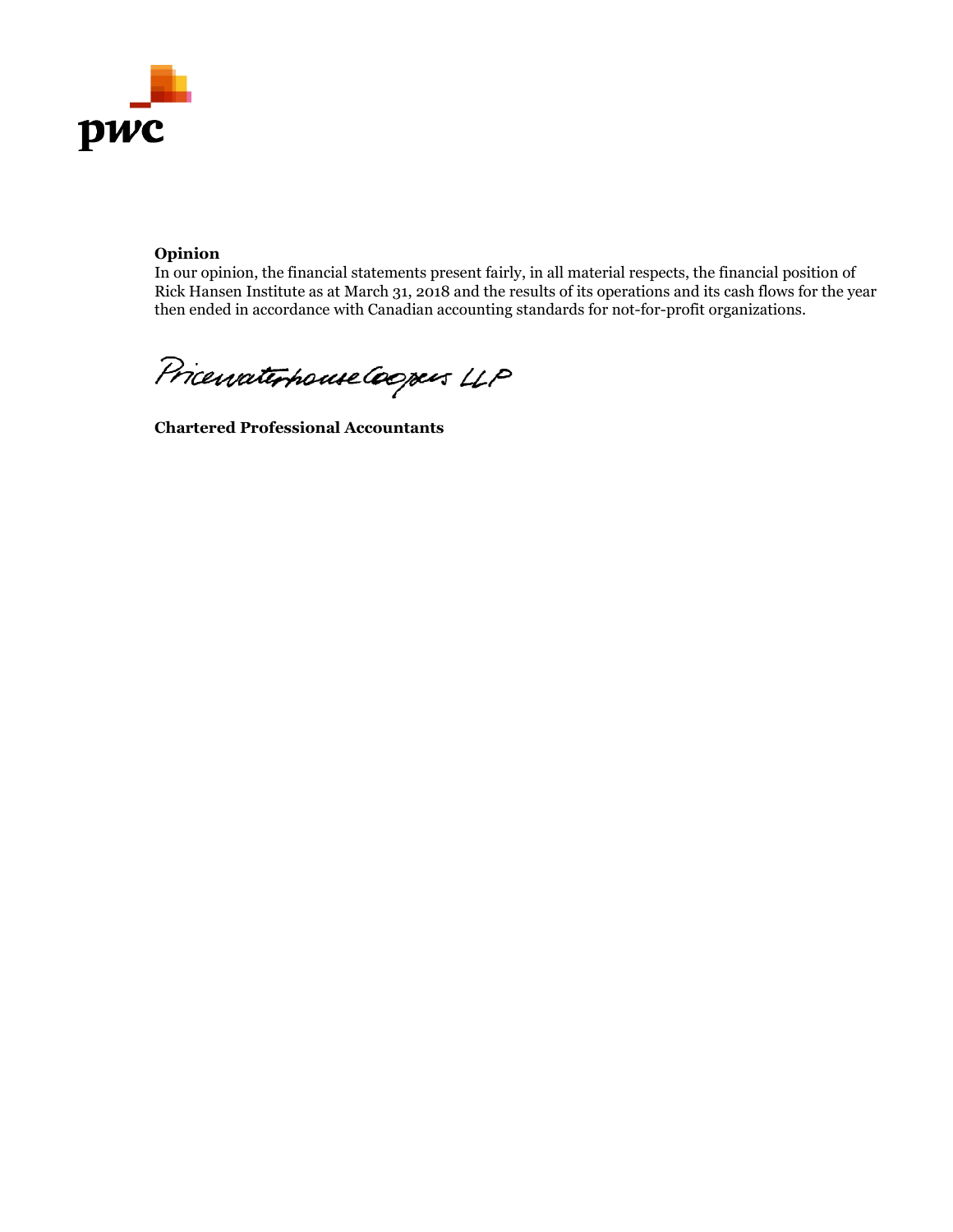**Statement of Financial Position** As at March 31, 2018

|                                                                                                                                                          | 2018                                                      | 2017<br>S                                |
|----------------------------------------------------------------------------------------------------------------------------------------------------------|-----------------------------------------------------------|------------------------------------------|
| <b>Assets</b>                                                                                                                                            |                                                           |                                          |
| <b>Current assets</b><br>Cash and cash equivalents<br>Investments (note 3)<br>Accounts receivable<br>Due from related party (note 9)<br>Prepaid expenses | 1,303,493<br>1,935,512<br>10,024,881<br>102,115<br>74,719 | 705,821<br>3,719,918<br>11,595<br>98,676 |
|                                                                                                                                                          | 13,440,720                                                | 4,536,010                                |
| Capital assets (note 4)                                                                                                                                  | 37,456                                                    | 80,894                                   |
|                                                                                                                                                          | 13,478,176                                                | 4,616,904                                |
| <b>Liabilities</b>                                                                                                                                       |                                                           |                                          |
| <b>Current liabilities</b><br>Accounts payable and accrued liabilities (note 5)                                                                          | 1,192,188                                                 | 306,951                                  |
| Deferred contributions (note 6(a))                                                                                                                       | 11,821,247                                                | 3,853,486                                |
| Deferred capital contributions (note 6(b))                                                                                                               | 37,457                                                    | 80,894                                   |
|                                                                                                                                                          | 13,050,892                                                | 4,241,331                                |
| <b>Unrestricted funds</b>                                                                                                                                | 427,284                                                   | 375,573                                  |
|                                                                                                                                                          | 13,478,176                                                | 4,616,904                                |
| Economic dependence (note 11)                                                                                                                            |                                                           |                                          |

**Commitments and contingencies (note 7)** 

Approved by the Board of Directors Director. Director

The accompanying notes are an integral part of these financial statements.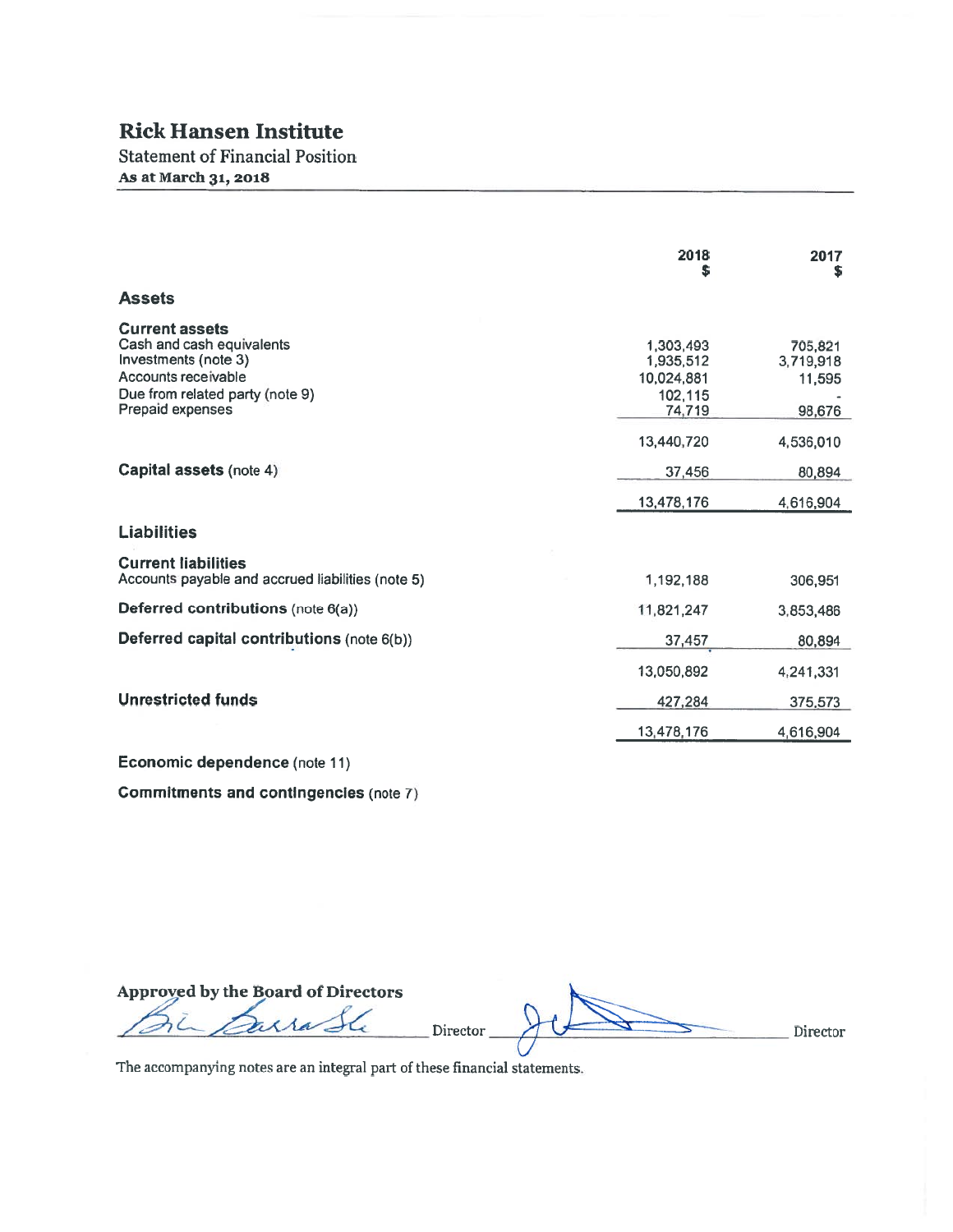### Statement of Operations and Fund Balances

**For the year ended March 31, 2018** 

|                                                                                                                                                                                                                               | 2018                                                                            | 2017<br>S                                                                                |
|-------------------------------------------------------------------------------------------------------------------------------------------------------------------------------------------------------------------------------|---------------------------------------------------------------------------------|------------------------------------------------------------------------------------------|
| Revenue<br>Grants and contributions (notes 6(a) and 9)<br>Donations and sponsorships<br>Interest income<br>Other income<br>Amortization of deferred capital contributions (note 6(b))                                         | 10,467,564<br>3,227<br>50,561<br>32,677<br>50,709                               | 10,716,707<br>172<br>64,211<br>60,514<br>67,020                                          |
|                                                                                                                                                                                                                               | 10,604,738                                                                      | 10,908,624                                                                               |
| <b>Expenses</b> (notes 9 and 10)<br>Translational research<br>Best practice implementation<br>Informatics<br>Network development<br>Best and brightest<br>Consumer engagement<br>Fundraising<br>Management and administration | 6,508,948<br>1,047,863<br>1,168,889<br>497,707<br>281,875<br>646,562<br>401,183 | 5,652,886<br>1,730,950<br>1,170,589<br>751,727<br>92,875<br>942,220<br>25,879<br>471,126 |
|                                                                                                                                                                                                                               | 10,553,027                                                                      | 10,838,252                                                                               |
| Excess of revenue over expenses for the year                                                                                                                                                                                  | 51,711                                                                          | 70,372                                                                                   |
| Unrestricted fund balance - Beginning of year                                                                                                                                                                                 | 375,573                                                                         | 305,201                                                                                  |
| Unrestricted fund balance - End of year                                                                                                                                                                                       | 427,284                                                                         | 375,573                                                                                  |

The accompanying notes are an integral part of these financial statements.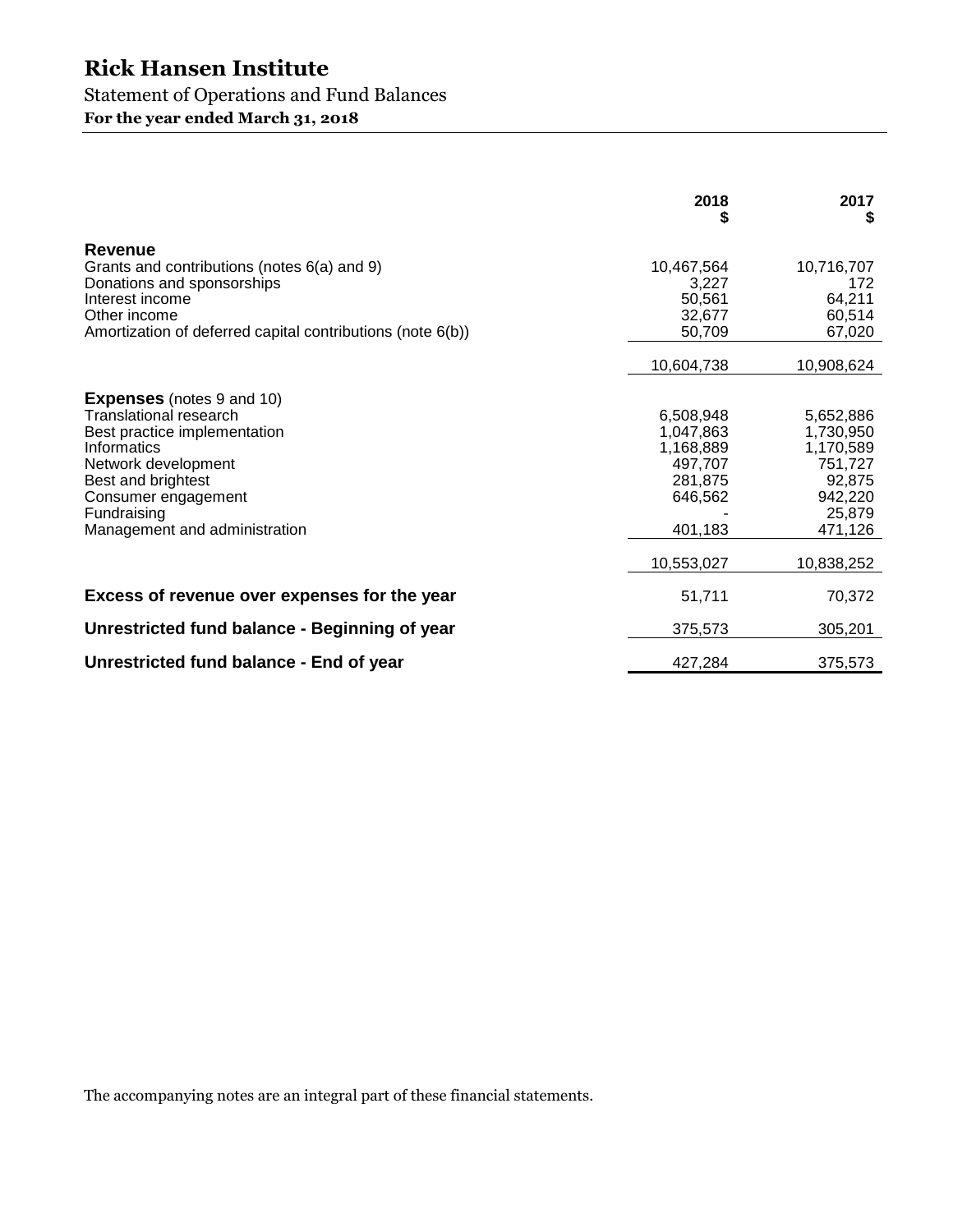### Statement of Cash Flows **For the year ended March 31, 2018**

|                                                                                                                                              | 2018                                             | 2017<br>5                                                    |
|----------------------------------------------------------------------------------------------------------------------------------------------|--------------------------------------------------|--------------------------------------------------------------|
| Cash flows from operating activities<br>Excess of revenue over expenses for the year<br>Add: Non-cash items                                  | 51,711                                           | 70,372                                                       |
| Depreciation of capital assets<br>Amortization of deferred capital contributions                                                             | 50,709<br>(50, 709)                              | 67,020<br>(67, 020)                                          |
| Change in non-cash working capital                                                                                                           | 51,711                                           | 70,372                                                       |
| Accounts receivable<br>Prepaid expenses<br>Accounts payable and accrued liabilities<br>Deferred contributions<br>Due to/from related parties | (10, 115, 401)<br>23,957<br>885,238<br>7,975,032 | 44,134<br>262,497<br>(1,675,800)<br>(1,022,261)<br>(97, 185) |
|                                                                                                                                              | (1,231,174)<br>(1, 179, 463)                     | (2,488,615)                                                  |
| <b>Cash flows from investing activities</b><br>Capital assets acquired<br>Net withdrawal of investments                                      | (7,271)<br>1,784,406                             | (2, 418, 243)<br>(46, 826)<br>2,053,060                      |
|                                                                                                                                              | 1,777,135                                        | 2,006,234                                                    |
| Increase (decrease) in cash and cash equivalents                                                                                             | 597,672                                          | (412,009)                                                    |
| Cash and cash equivalents - Beginning of year                                                                                                | 705,821                                          | 1,117,830                                                    |
| Cash and cash equivalents - End of year                                                                                                      | 1,303,493                                        | 705,821                                                      |
| Supplementary cash flow information<br>Non-cash operating activities<br>Transfer of deferred contributions to deferred capital contributions | 7,272                                            | 46,826                                                       |
|                                                                                                                                              |                                                  |                                                              |

The accompanying notes are an integral part of these financial statements.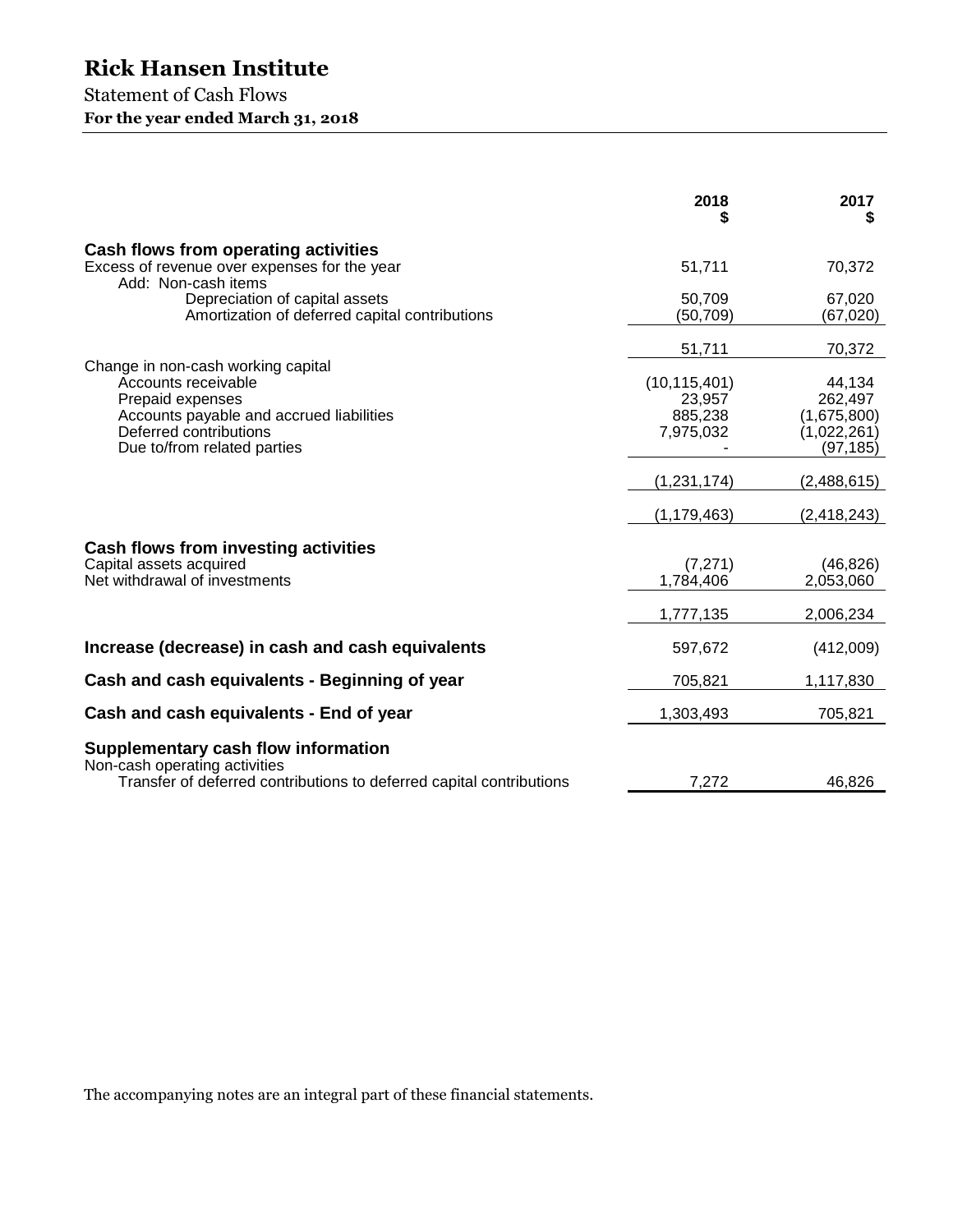#### **1 Nature of operations**

Rick Hansen Institute (the Institute) was incorporated on January 15, 2009 under the Canada Corporations Act. On October 26, 2009, the Institute was registered as a charity under the Income Tax Act and, as such, is exempt from income taxes and is able to issue donation receipts for income tax purposes.

The Institute commenced operations on January 1, 2010. A number of programs and the related assets were transferred from Rick Hansen Foundation (a related party) at that time.

The Institute's mission is to lead collaboration across the global spinal cord injury (SCI) community by providing resources, infrastructure, and knowledge and to identify, develop, validate, and accelerate the translation of evidence and best practices to reduce the incidence and severity of paralysis after SCI, improve health care outcomes, reduce long-term costs, and improve quality of life for those living with SCI.

#### **2 Basis of preparation and significant accounting policies**

Effective April 1, 2012, the Institute adopted Canadian accounting standards for not-for-profit organizations (ASNPO) as issued by the Canadian Accounting Standards Board.

The significant accounting policies are summarized below:

#### **Cash and cash equivalents**

Cash and cash equivalents consist of cash on deposit with banks and short-term deposits with a maturity of less than 90 days.

#### **Investments**

Short-term investments include short-term deposits with maturities of one year or less and greater than 90 days. Long-term investments include fixed income securities with maturities of greater than one year from year-end. Investments are recorded at fair value with gains and losses recorded in the statement of operations. The Institute also includes cash held by the investment manager to be used for the purchase of investments in this balance. This cash is not available to the Institute for operational use.

#### **Capital assets**

Capital assets are recorded at cost and depreciated on a straight-line basis over their estimated useful lives at the following annual rates:

| 5 years  |
|----------|
| 3 years  |
| 3 years  |
| 10 years |
|          |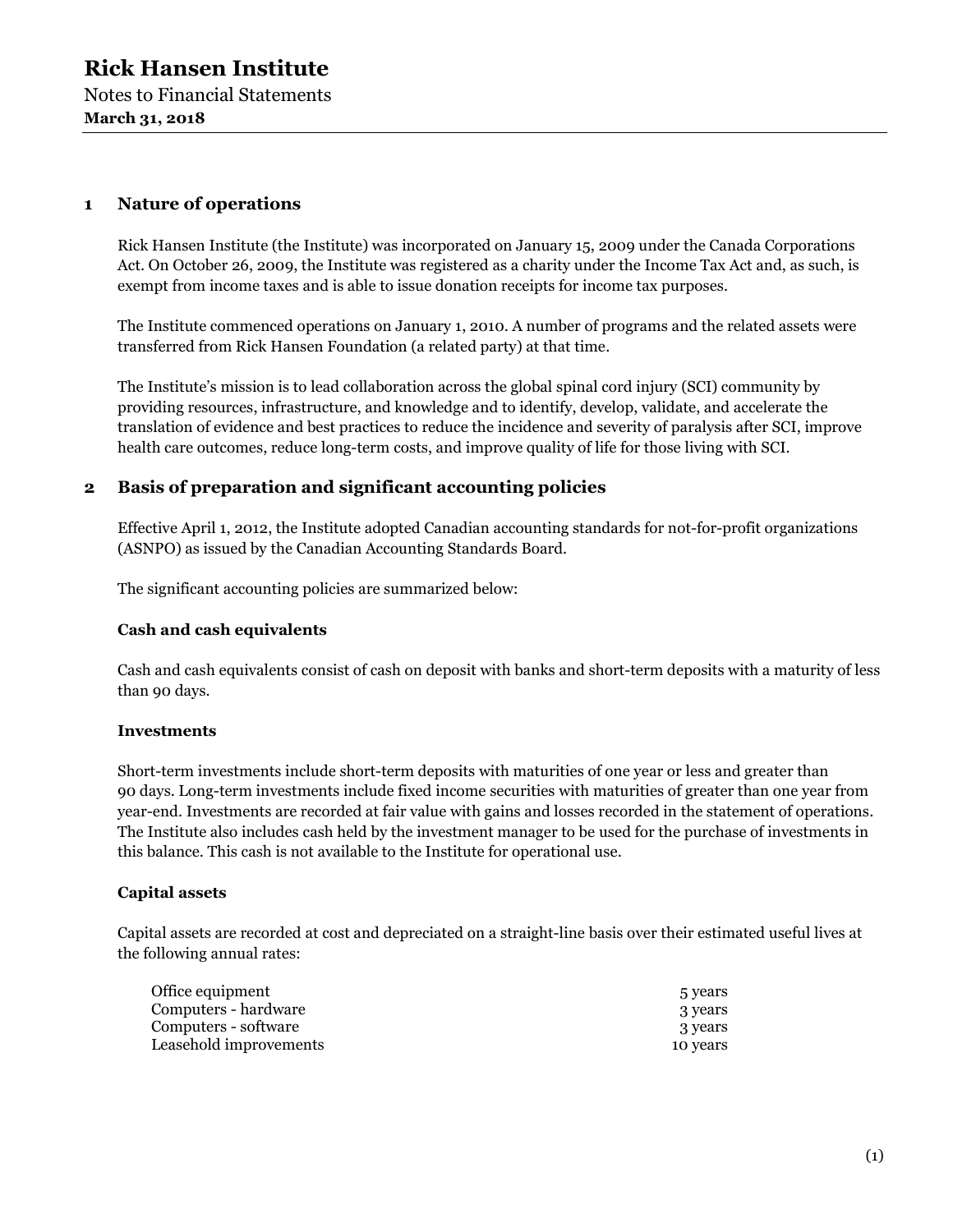#### **Revenue recognition**

The Institute follows the deferral method of accounting for restricted contributions. When receivable, the restricted contribution is deferred and recognized as revenue in the period in which the related expenses are incurred by the Institute. Restricted contributions applied toward the purchase of capital assets are deferred and amortized to revenue on a straight-line basis at a rate corresponding with the depreciation rate for the related capital assets. Unrestricted contributions are recognized as revenue in the current period if the amount to be received can be reasonably estimated and collection is reasonably assured.

Investment income comprises interest earned on investments and on cash and cash equivalents, and fair value changes in investments.

#### **Grant expenditures**

The Institute recognizes a grant expense when the grant recipient has complied with the conditions to meet the terms of the grant agreement and the Institute has approved payment of the grant.

#### **Allocation of expenses**

The Institute engages in translational research, best practice implementation, informatics, network development, best and brightest awards and consumer engagement. The Institute incurs a number of management and administration support costs and allocates these expenses to the programs proportionately based on the total full-time equivalents of the program. Management and administration support costs include accounting, human resources, information technology, purchasing, marketing and occupancy costs.

#### **Financial instruments**

The Institute's financial instruments consist of cash and cash equivalents, short-term investments, accounts receivable, and accounts payable and accrued liabilities.

Cash and cash equivalents, accounts receivable and accounts payable and accrued liabilities are initially measured at fair value and subsequently carried at amortized cost. Short-term investments are initially measured, and subsequently carried, at fair value with gains and losses recognized in fair value change in investments.

#### **Use of estimates**

The preparation of financial statements requires management to make estimates and assumptions that affect the reported amounts of assets and liabilities at the date of the financial statements and the reported amounts of revenue and expenses during the reporting period. Actual results could differ from those reported. Items requiring the use of management estimates include useful lives of capital assets.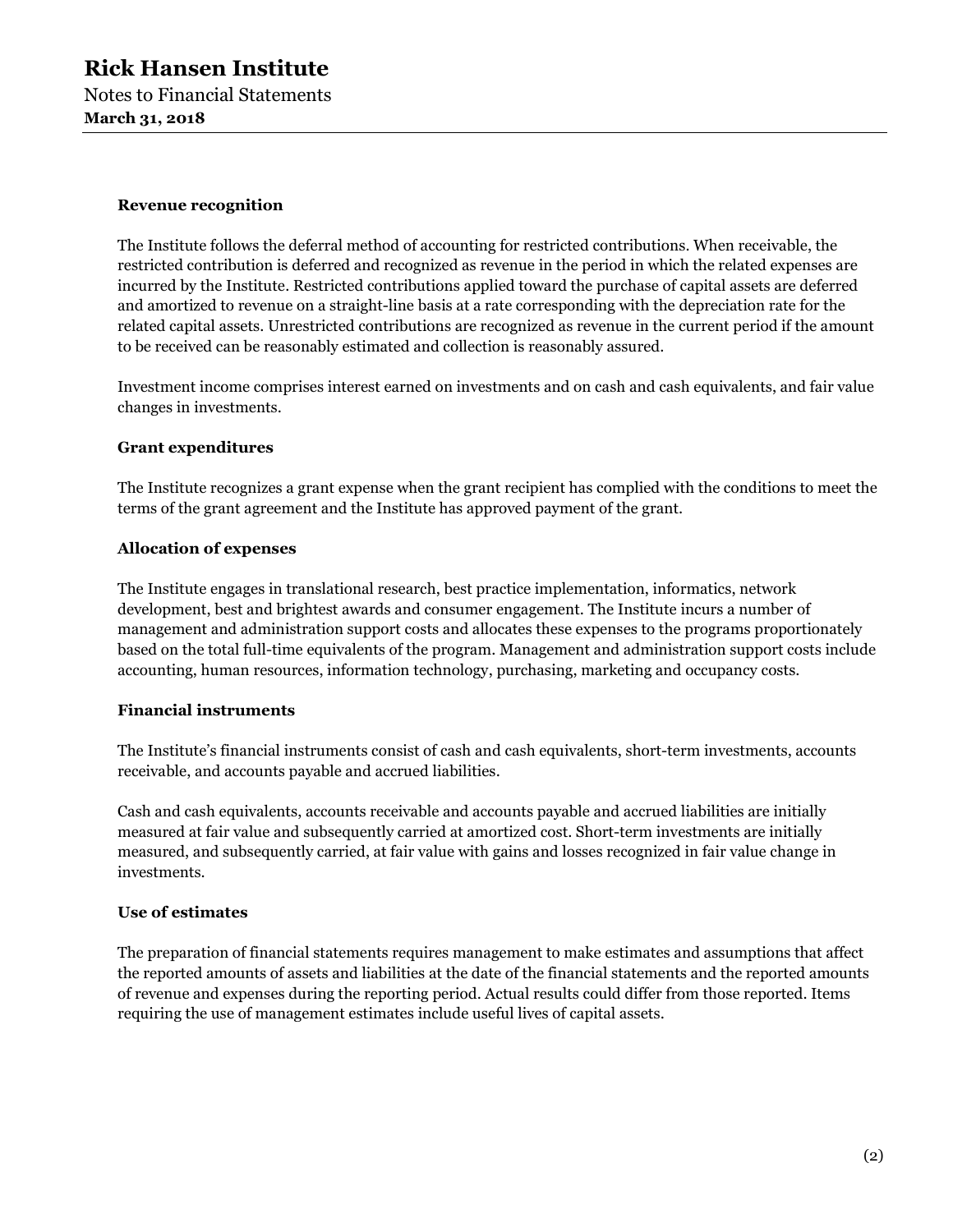Notes to Financial Statements **March 31, 2018** 

#### **3 Short-term investments**

|                                           | 2018      | 2017      |
|-------------------------------------------|-----------|-----------|
| <b>Guaranteed Investment Certificates</b> | 1,935,512 | 3,719,918 |

#### **4 Capital assets**

|                        |            |                                    | 2018              | 2017              |
|------------------------|------------|------------------------------------|-------------------|-------------------|
|                        | Cost<br>\$ | <b>Accumulated</b><br>depreciation | Net book<br>value | Net book<br>value |
| Office equipment       | 426,849    | 415,195                            | 11.654            | 22,306            |
| Computers - hardware   | 360,531    | 336,630                            | 23.901            | 55,281            |
| Computers - software   | 168,351    | 166,450                            | 1.901             | 3,307             |
| Leasehold improvements | 47,901     | 47,901                             |                   |                   |
|                        | 1,003,632  | 966,176                            | 37,456            | 80,894            |

#### **5 Government remittances**

Government remittances consist of amounts (such as sales taxes, payroll withholdings, employee benefit costs, worker's compensation premiums) required to be paid to government authorities and are recognized when the amounts become due. At March 31, 2018, \$2,063 (2017- \$2,549) is included within accounts payable and accrued liabilities.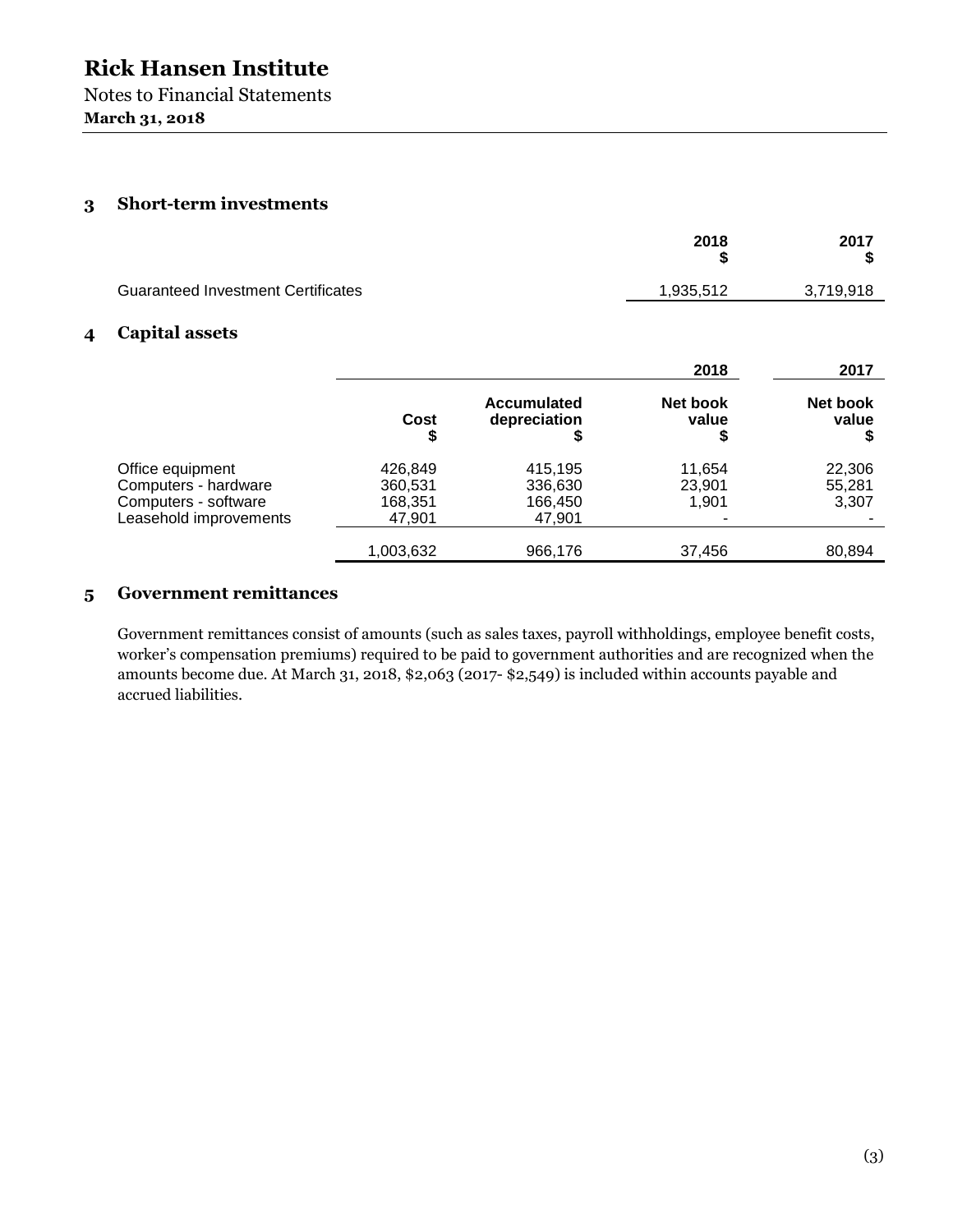#### **6 Deferred contributions**

Deferred contributions represent the unspent portion of grants, contributions and donations that are externally restricted for specific purposes, such as research and community expenses. Recognition of deferred contributions is recorded as revenue in the statement of operations.

#### a) Deferred contributions

| <b>Balance -</b><br><b>Beginning</b><br>of year | <b>Contributions</b> | <b>Amounts</b><br>recognized<br>as revenue | <b>Amounts</b><br>transferred<br>to deferred<br>capital<br>contributions | <b>Balance -</b><br>End of<br>year |
|-------------------------------------------------|----------------------|--------------------------------------------|--------------------------------------------------------------------------|------------------------------------|
| 1,952,933                                       | 5,946,825            | (7, 515, 843)                              |                                                                          | 383,915                            |
| 1,853,862                                       | 10,000,000           | (477,945)                                  | (7, 272)                                                                 | 11,368,645                         |
|                                                 | 2,430,000            | (2,430,000)                                |                                                                          |                                    |
| 43,776                                          |                      | (43, 776)                                  |                                                                          |                                    |
| 2,915                                           | 65,772               |                                            |                                                                          | 68,687                             |
|                                                 |                      |                                            |                                                                          | 11,821,247                         |
|                                                 | 3,853,486            | 18,442,597                                 |                                                                          | (7, 272)<br>(10,467,564)           |

The Institute obtained Western Economic Diversification, Ontario and Manitoba government contributions through its assignment of funding from Rick Hansen Foundation.

#### b) Deferred capital contributions

|                                                                                  | 2018               | 2017                |
|----------------------------------------------------------------------------------|--------------------|---------------------|
| Balance - Beginning of year                                                      | 80.894             | 101,088             |
| Allocation of deferred contributions (note 6(a))<br>Amounts amortized to revenue | 7,272<br>(50, 709) | 46,826<br>(67, 020) |
| Balance - End of year                                                            | 37.457             | 80,894              |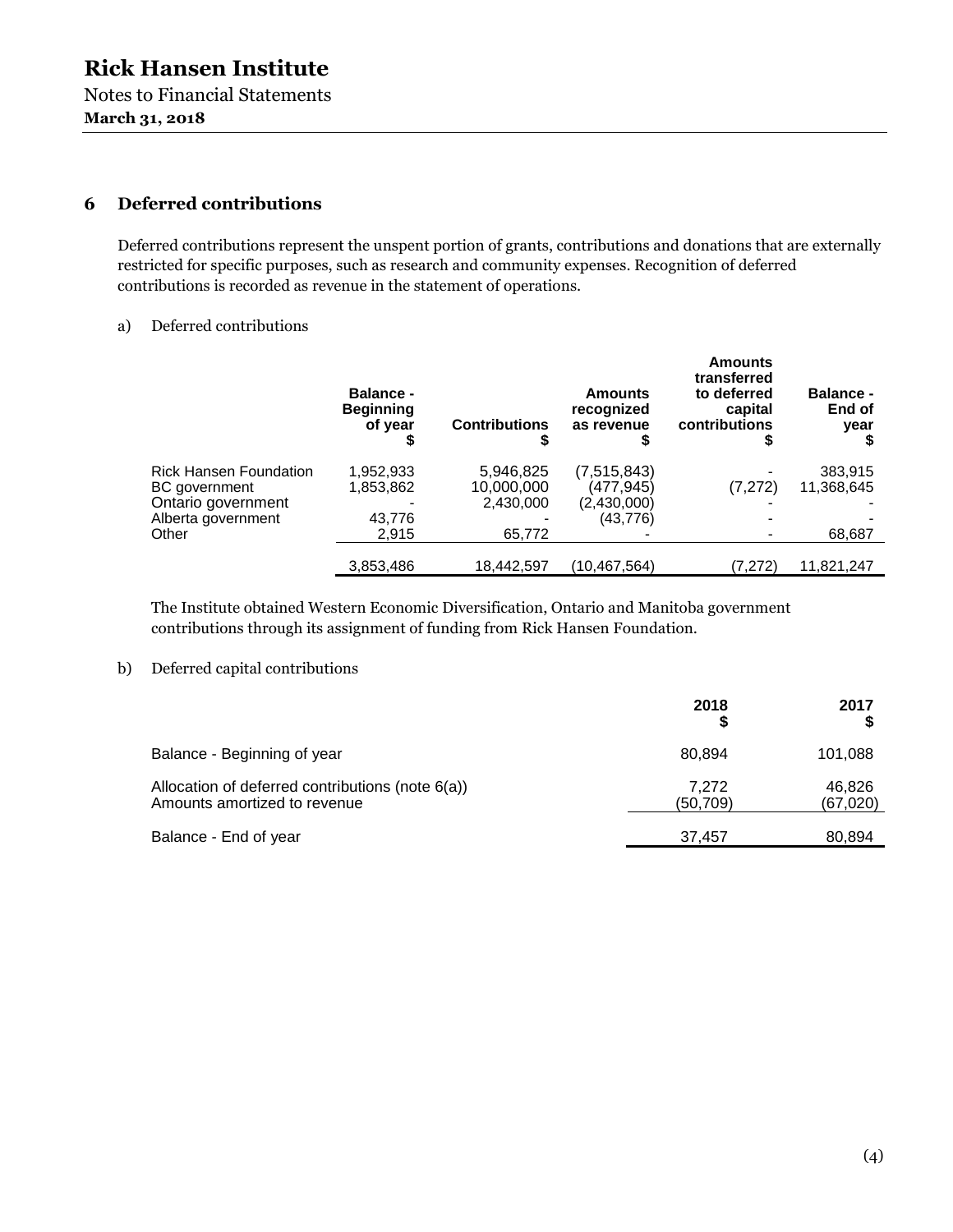#### **7 Commitments and contingencies**

#### a) Operating leases

The aggregate minimum future annual payments under operating leases are as follows:

|    |                                                    | \$                      |
|----|----------------------------------------------------|-------------------------|
|    | 2019<br>2020<br>2021                               | 5,692<br>5,692<br>5,692 |
|    |                                                    | 17,076                  |
| b) | Commitments under grant agreements are as follows: |                         |
|    |                                                    | \$                      |
|    | 2019<br>2020                                       | 944,595<br>894,000      |
|    |                                                    | 1,838,595               |

The Institute has committed funds to other organizations to undertake research in future periods. The actual grant payments are conditional on the organization meeting performance and reporting requirements.

#### **8 Risk management**

a) Currency risk

Currency risk is the risk that the value of a financial instrument will fluctuate due to changes in foreign exchange rates. The Institute is not exposed to significant currency risk.

b) Interest rate risk

Interest rate risk is the risk that the value of a financial instrument will fluctuate due to changes in market interest rates. The Institute is exposed to interest rate risk on its fixed income securities as disclosed in note 3. Management believes this risk to be immaterial; however, it still frequently reviews the interest rates to mitigate risk to the Institute.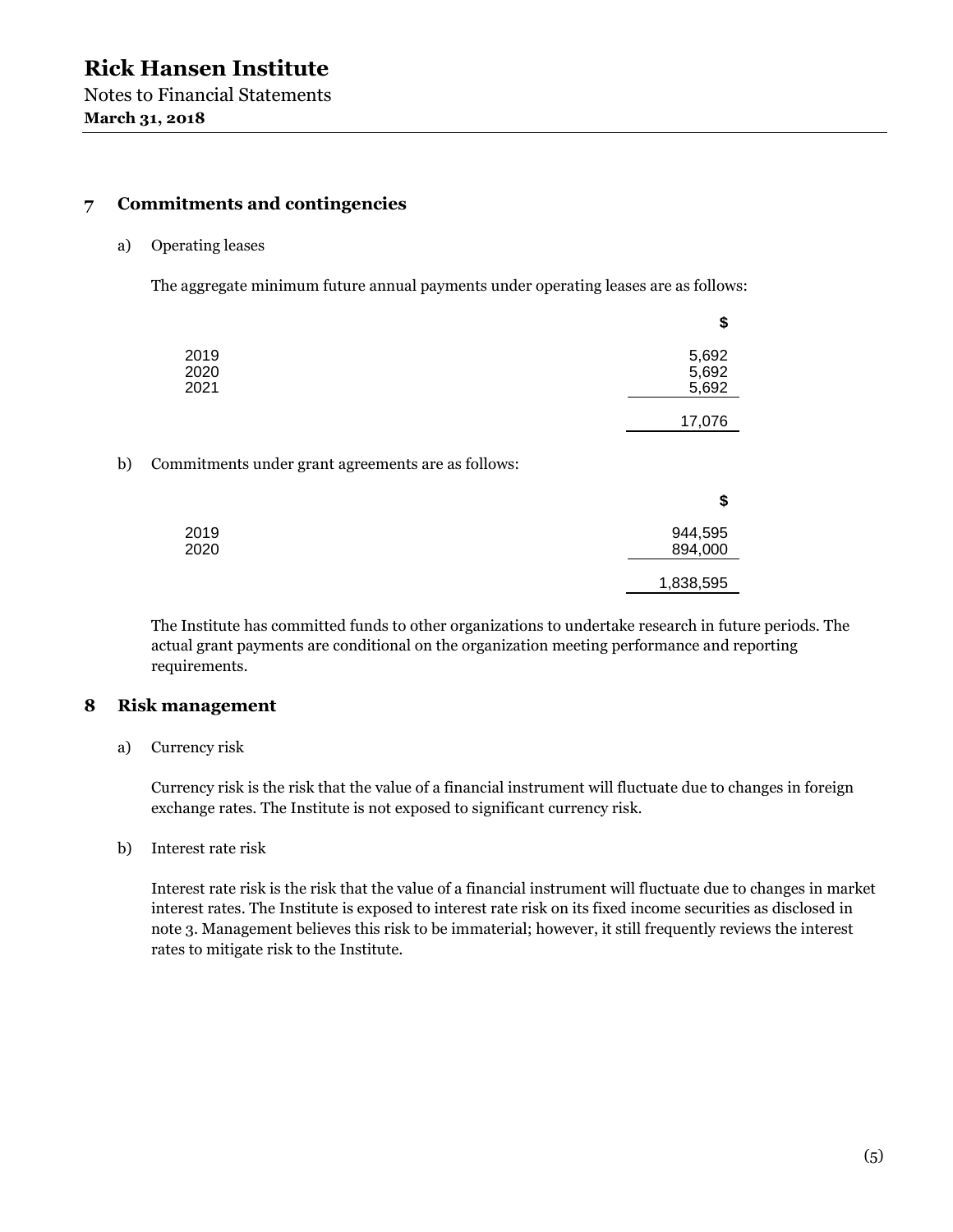c) Market risk and other price risk

Market risk and other price risk is the risk that the value of a financial instrument will fluctuate as a result of changes in market prices. The Institute's investment portfolio is exposed to market risk and other price risk due to changing market conditions. This risk is managed by holding low-risk investments in accordance with the Institute's policies.

d) Credit risk

Credit risk is the risk that one party to a financial instrument will fail to discharge an obligation and cause the other party to incur financial loss. The Institute is not significantly exposed to credit risk, although, the Institute is economically dependent on the federal and provincial government as disclosed in note 11.

e) Liquidity risk

Liquidity risk is the risk that the Institute will not be able to meet its financial obligations as they fall due. The Institute's approach to managing liquidity risk is to ensure that it will have sufficient working capital and cash flow to fund operations and settle liabilities when due.

There were no significant changes in risk exposure from prior years.

#### **9 Related party transactions**

The Institute enters into arrangements and transactions in the normal course of business with Rick Hansen Foundation and other related entities.

|                                                                                                   |                      | <b>Transaction value</b>      |                                |  |
|---------------------------------------------------------------------------------------------------|----------------------|-------------------------------|--------------------------------|--|
|                                                                                                   | <b>Note</b>          | 2018<br>\$                    | 2017                           |  |
| <b>Rick Hansen Foundation</b><br>Contributions received<br>Other amounts received<br>Amounts paid | (i)<br>(ii)<br>(iii) | 5,945,825<br>2,953<br>220,809 | 9,681,474<br>72,913<br>371,779 |  |
| <b>Sam Sullivan Disability Foundation</b><br>Grants paid                                          | (iv)                 | 14,400                        | 139,200                        |  |
| <b>Neil Squire Society</b><br>Grants paid                                                         | (iv)                 | 11.400                        | 110,200                        |  |

(i) grants received in respect of contractual commitments under a number of contribution agreements included in deferred contributions and revenue. Included in the balance is an amount receivable of \$102,115.

(ii) other costs reimbursed under the terms of the reciprocal services agreement and netted against expenses;